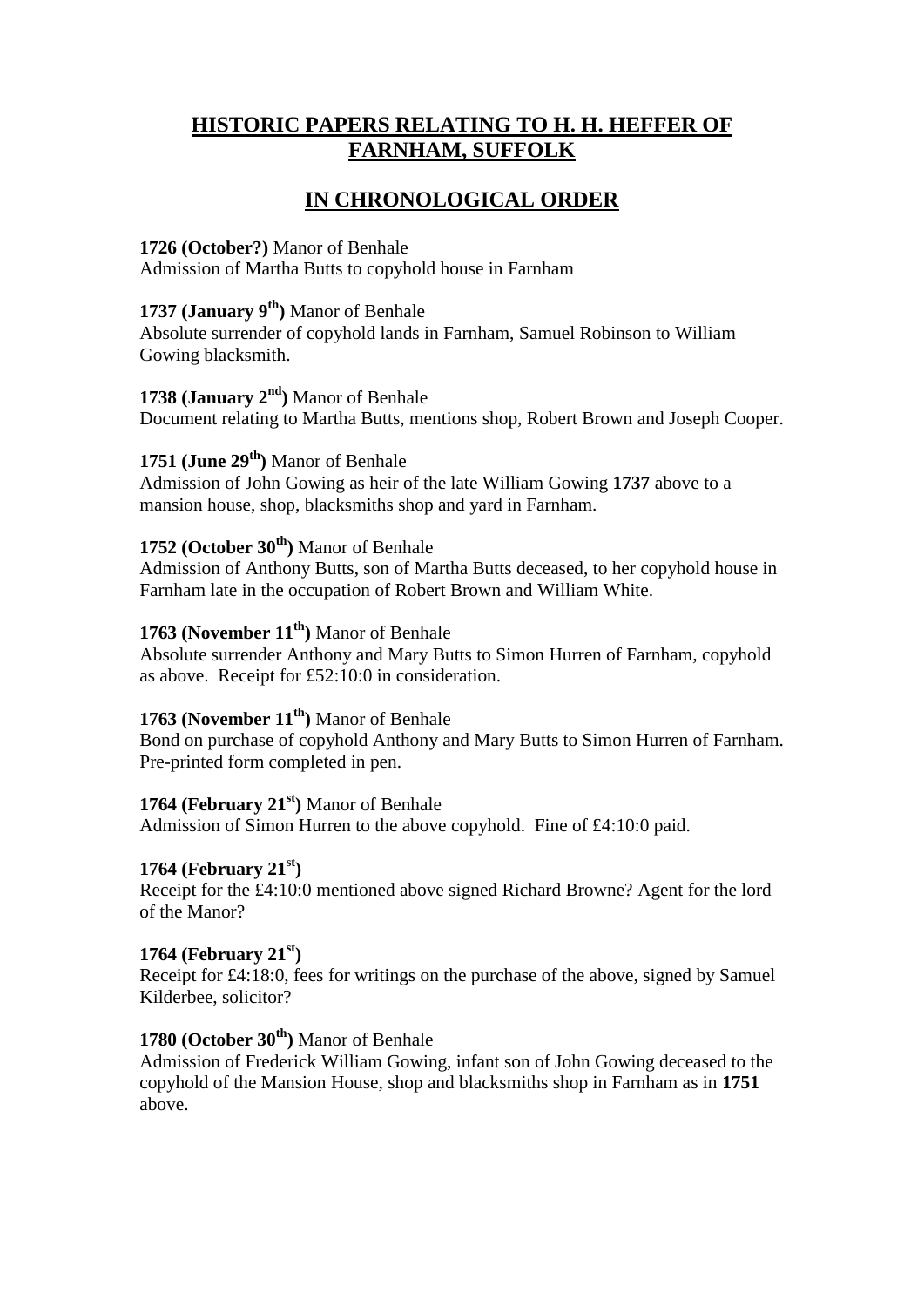## **1792 (December 12th)**

Handwritten auction notice of sale by Wm Summers on behalf of James? Woolnough at the George Inn Farnham of three tenements and a half acre of land, occupied by Wm Smith, Thos Gooderham and Henry Knights. One part occupied by a Wheelwright for near thirty years. Has list of bidders starting from £80 and sold for £118 to John Wade.

## **1793 (February 12th )**

Mortgage for £34 @ 5% advanced by Henry Osborne of Benhall to Thomas Branch of Farnham in respect of his house and land abutting the road to Farnham Hall to the East and a lane to Farnham Street on the North. Also endorsed **1794 to 1820** receipts for annual interest paid.

## **1793 (October 24th)**

Copy will of Simon Hurren, shopkeeper of Farnham and father of Elizabeth Garrett wife of Samuel Garrett. Executors **John Heffer**, farmer of Stratford St Andrew and Nathaniel Pallant of Snape. Relates to copyhold lands in **1763, 1764** above

## **1796 (March 28th)**

Copy will of Joseph Cooper of Sweffling mentions lands and houses in Sweffling, Farnham, Rendham and Snape. Daughter Sarah Woodard only left one shilling!! What had she done?

### **1796 (May 31st)**

Demise of a house and land in Farnham from Charles Long of Saxmundham to Henry Knights of Farnham for 1000 years at 2/6 per year rent. Tenant noted as Henry Robinson

## **1796 (June 30th)**

Attornment Henry Knights and Henry Robinson to **John Heffer**, farmer, of Stratford St Andrew and Nathaniel Pallant, farrier, of Snape, executors of Simon Hurren deceased. For £70, Henry Knights paying 17/6 and Henry Robinson £2:12:6 pa rent until the £70 and interest all repaid. Property as above.

## **1796 (June 30th)**

Assignment of a term of years by way of mortgage to secure £70 and interest at 5% pa. Henry Knights to **John Heffer** and Nathaniel Pallant, executors of Simon Hurren deceased. This appears to be repayable after one year.

## **1796 (June 30th)**

Bond for £70 plus interest Henry Knights to **John Heffer** and Nathaniel Pallant, executors of Simon Hurren deceased, repayable after one year. Pre-printed document completed in pen.

# **1796 (October 15th)**

Receipt for 2/6 from T Branch to Charles Long with annotation about family that I cannot decipher.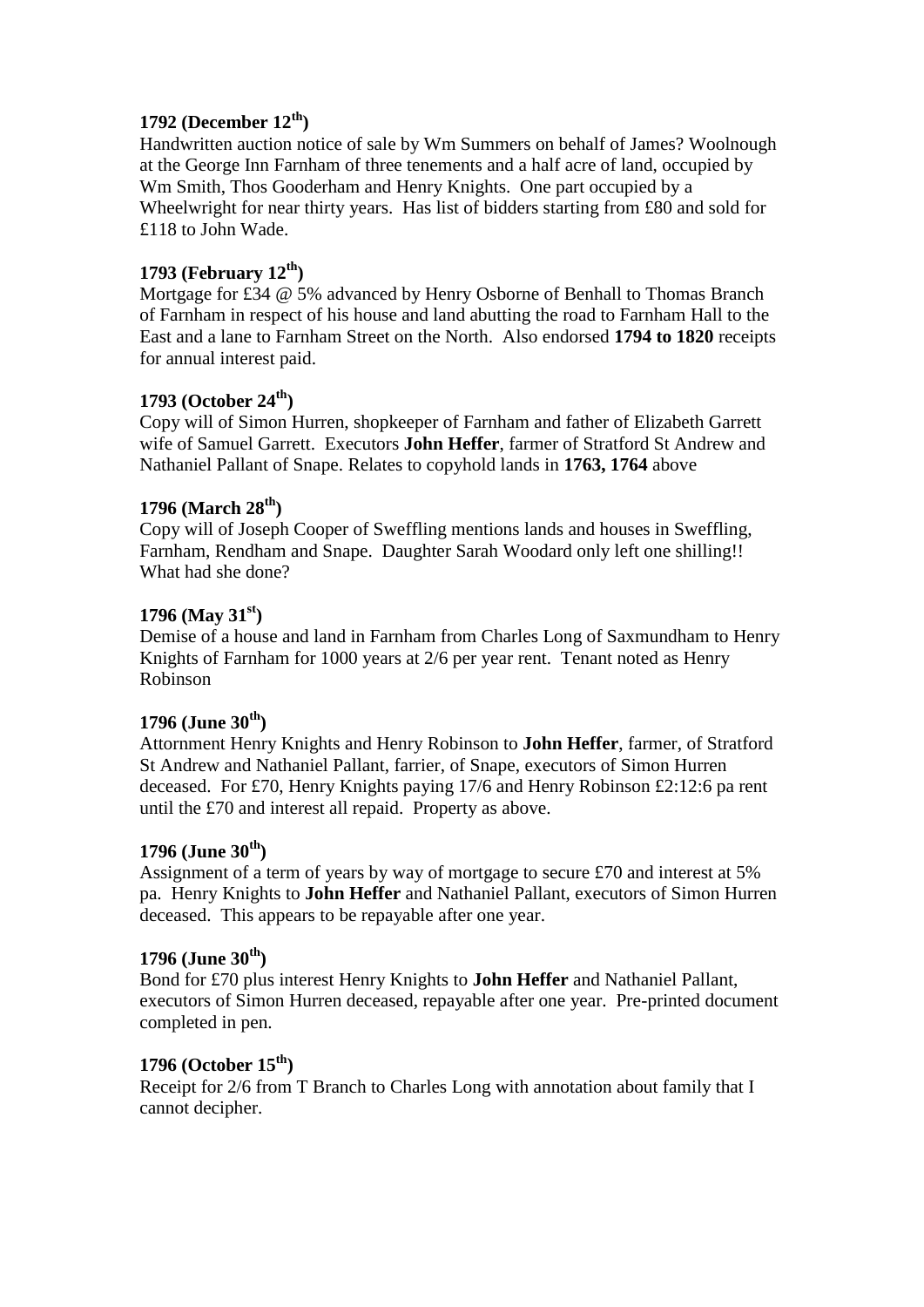# **1797 (February 3rd)** Manor of Benhale

Copy of Absolute Surrender blacksmiths shop in Farnham, Frederick William Gowing, Yeoman of Stratford St Andrew (probably grandson of William Gowing above, **1737**) to William Robinson, blacksmith of Hacheston.

## **1797 February 3rd** Manor of Benhale

Bond, Gowing to Robinson relating to the above. Pre-printed document completed in pen. Also has receipt for £80 as consideration for surrender.

### **1798 (September 25th)** Manor of Benhale

Copy admission of Mrs Elizabeth Garrett (daughter of Simon Hurren). Contains house late John Eade (see **1792** above), house and shop (see **1764** surrender above) late of Thomas Kerridge and Philip Sadd. Appears to be land to the north of Farnham churchyard, passed to Simon Hurren **1788**, by surrender of Thomas Tuthill at a Courts Baron. (No record in these papers)

### **1798 (October 20th)**

Feoffment James Read, husbandman of Leiston to Robert Kerridge, yeoman of Pettistree. Relates to common land at Coldfair Green, Manor of Leiston (now Knodishall) for the sum of £10. Signed James Read his mark.

### **1799 (October 2nd)**

Robert Kerridge, yeoman, late of Pettistree now of Campsey Ash and Robert Haxell, schoolmaster, of Kelsale. Mortgage for £40 at 5% of Cold Fair in the manor of Leiston.

## **1800 (April 30th)**

Release of Cold Fair lands as above Robert Kerridge to Robert Haxell for £70, being £41 owing on the mortgage as above and £29 cash.

# **1800 (August 24th)** Manor of Benhale

Mr William Robinson, blacksmith and wife Ann of Farnham to Mrs Elizabeth Spalding of Sudbourne. Conditional Surrender for securing £130 at 5% interest of lands at Farnham. (Blacksmith's shop in **1797** above).

# **1803 (October 14th)** Manor of Benhale

Copy admission of Mrs Ann Scarlett to three tenements in Farnham willed by her father Joseph Cooper. In the occupation of John Scarlet, ? Cattermole and John Eade See **1796** above.

## **1805 (October 18th)** Manor of Benhale

Copy admission of Mary Ann Wade, an infant. The three tenements noted above from Ann Scarlett. Guardian is John Shuckford Wade, tanner, of Benhall.

# **1808 (July 26th)** Manor of Benhale

Absolute surrender, Mr William Robinson and wife Ann to Mr Samuel Garrett of the blacksmith's shop?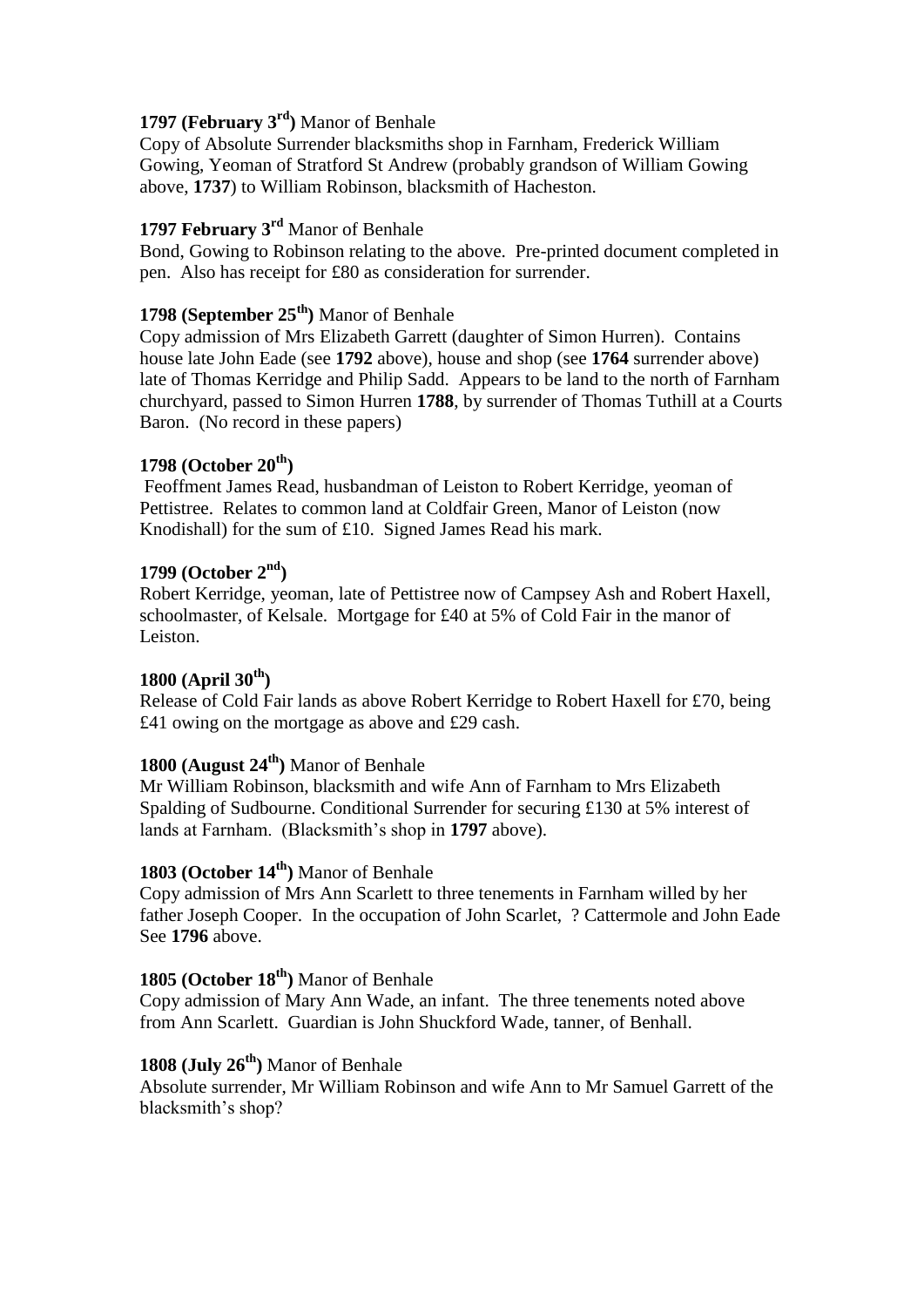# **1808 (July 26th)** Manor of Benhale

Copy of Mrs Spalding's acknowledgement of satisfaction on the Robinsons' Conditional surrender, see **1800** above. Signed Elizabeth Spalding her mark.

### **1808 (July 26th)**

Bond, Mr William Robinson to Mr Samuel Garrett in the sum of £100 in respect of the above surrender. Pre-printed form completed in pen.

## **1808 (October 14th)** Manor of Benhale

Copy admission of Mr Samuel Garrett upon the surrender of the blacksmith's shop by the Robinsons.

## **1813 (March 12th)** Manor of Benhale

Bond for quiet enjoyment Jonathan Abbott Studd, gentleman, to Mr Samuel Garrett, shopkeeper in the sum of £800, £400 paid by Samuel Garrett to Studd. This seems to relate to buildings and land held by Studd in Farnham and transferred to Garrett. Noted on the front in pencil, "lots 2 & 6 first sale".

## **1816 (October 20th)**

Feoffment of a piece of land in Farnham, Edward Hollond Esq of Benhall to Mr James Hurren of Farnham and his trustee, John Turrill Alcock of Halesworth, for a consideration of £10. The land seems to be around the blacksmith and wheelwright's shops The blacksmith is noted as a Stephen Gooding and the Wheelwright may be John Shuckford Wade. Witness on the receipt is Samuel Garrett.

### **1819 (July 1st)** Manor of Benhale

Absolute surrender, Miss Mary Anne Wade, spinster of Benhall to Mr James Hurren of Farnham, all her copyhold lands in Farnham for £84. See **1805** above. (The Deputy Steward is Thomas Mayhew of Saxmundham, later Mayhew and Sons, Solicitors).

## **1821 (July 7th)**

Agreement, Henry Knights to sell Cottage in Farnham to Edward Hollond Esq for £110.

#### **1821 (December 8th)**

Assignment of a cottage and piece of land in Farnham. Nathaniel Pallant and Henry Knights to Edward Hollond of Benhall Lodge. (See **May 31st 1796)**. For the sum of £110, £70 Pallant and £40 to Knights. The house noted as being occupied by John Pipe, Robert Clouting and Susan Pallant.

# **1824 (January 13th)** Manor of Benhale

Abstract of Title Mr James Hurren to the wheelwrights shop and cottages from Mary Ann Wade, see **1805 and 1819** above. Copyhold

# **1824 (January 15th)** Manor of Benhale

Copy Admission of Mr James Hurren to the above.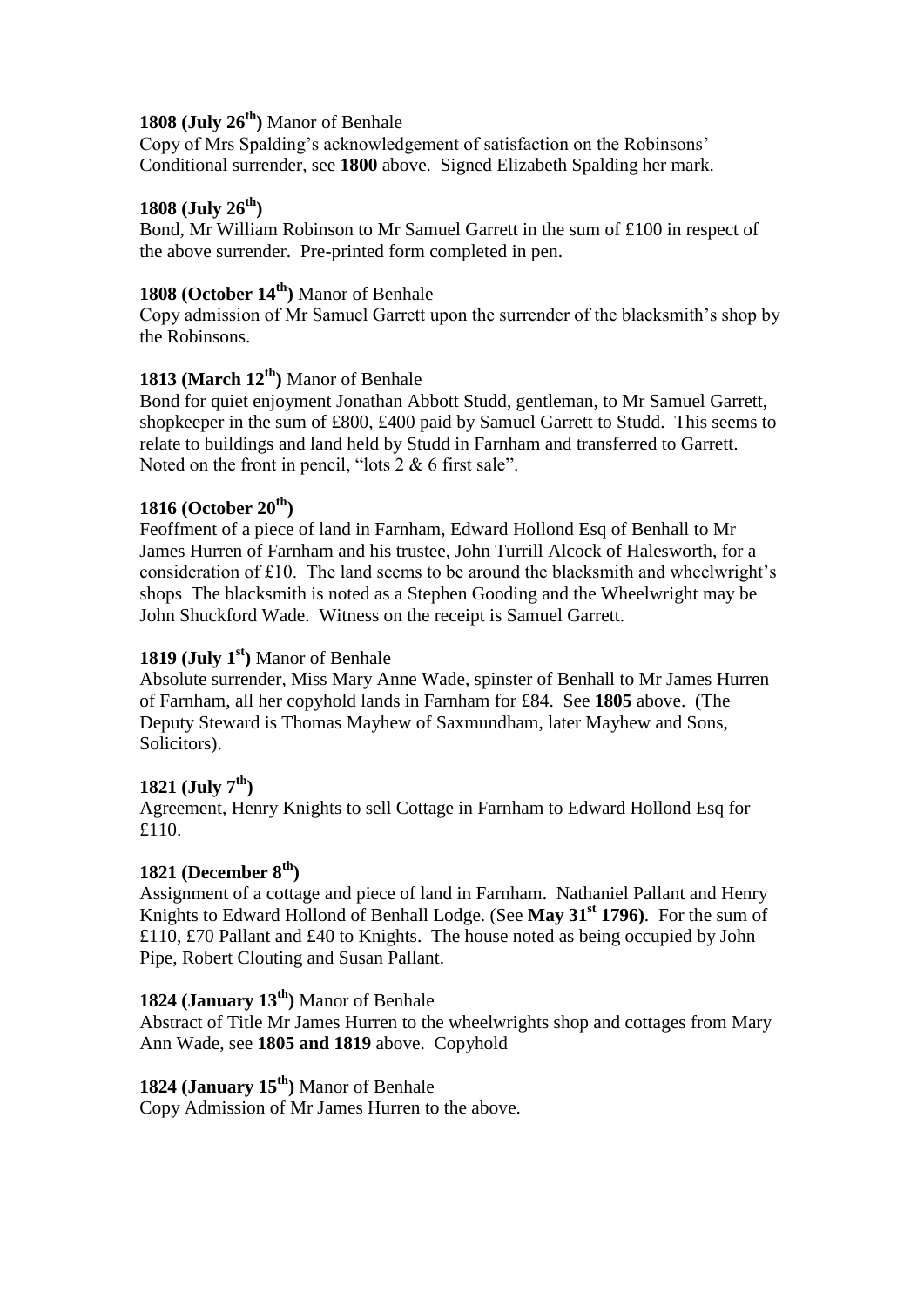# **1827 (February 15th)** Manor of Benhale

Mr and Mrs James Hurren to Mr Isaac Bartrum, farmer of Badingham, copy of Conditional Surrender of the above for securing £300 and interest. James Hurren and Mahala, his wife, late of Farnham, wheelwright, now of Kelsale, farmer. Signed Mahala, her mark.

### **1827 (February 15th)**

Mortgage bond of the above for £300 plus 5% interest James Hurren to Isaac Bartrum. (Pre-printed form completed in pen).

# **1827 (February 15th)**

Three large Indenture pages formalising the mortgage agreement above with a penal clause of £600 payable on default.

## **1827 (February 26th)**

General Equitable Fire Office Norwich. Pre-printed policy completed in pen insuring the above property for £325 on premium of 15/6 in the names of James Hurren and Isaac Bartrum. **Noted the premises are in the occupation of Alfred Heffer, wheelwright. This is the first time the name appears.**

#### **1827 (February?)**

Abstract of title James Hurren as above but Freehold and Copyhold lands.

### **1827 (December 31st)**

Thomas Branch, husbandman, of Farnham to Elizabeth Branch, singlewoman, of Great Yarmouth, (probably his daughter) lease for a year of a cottage in Farnham beside the road to the church for 5/-. Endorsed on the back signed, sealed and delivered on **January 5th 1829** by Thomas Branch as the original seal had been removed against the will of Elizabeth Branch.

Also noted as being a deed referred to in Robert Cocke's affidavit **July 9th 1829**  sworn before H V Worship, Master Extra in Chancery. **Affidavit is listed below.**

#### **1828 (January 1st)**

Thomas Branch to Elizabeth Branch, Conveyance of above in consideration of £15 owing to Elizabeth Branch from Thomas Branch and subject to a mortgage of £34 from Henry Osborne to Thomas Branch dated **12th February 1793.** Similarly endorsed as the above and noted in affidavit referred to.

#### **1829 (July 9th)**

Affidavit of Robert Cockes, he accompanied Elizabeth Branch to the Queen's Head in Lowestoft **19th October 1828** where she paid the £34 mortgage plus £1:14:0 interest to Henry Osborne. Osborne then cut the seals off the deeds saying they were worthless. Hence they had to be re-sealed and signed in January 1829.

#### **1829 (August 21st)**

Lease for one year, James Hurren to **Henry Heffer, drill maker,** of Farnham, buildings containing wheelwright and blacksmith shops.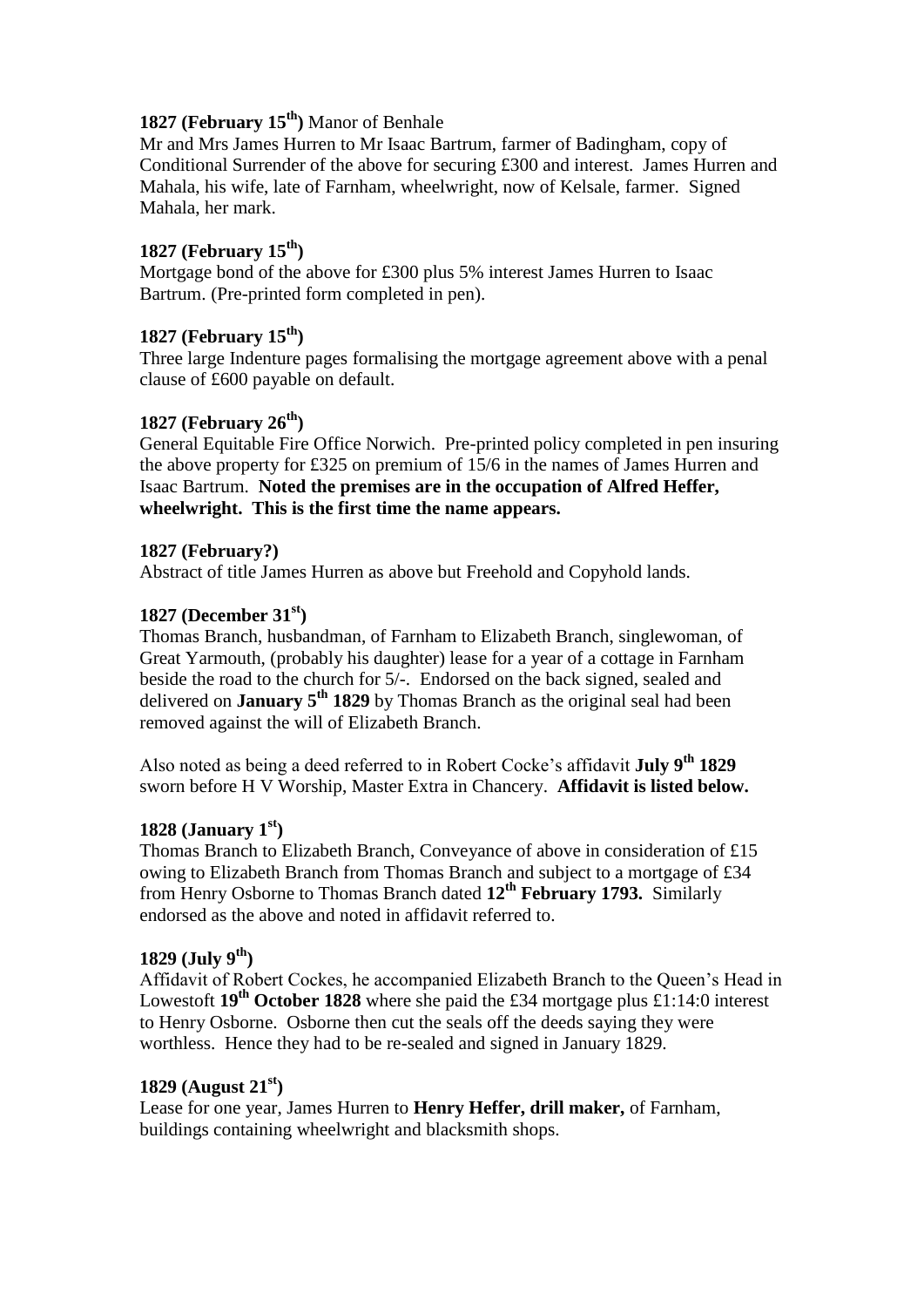# **1829 (August 22nd)** Manor of Benhale

James Hurren and Wife, to **Henry Heffer,** Copy of absolute surrender of the above for £100. Also assigns the mortgage to John Wilson of Benhall to secure £250.

### **1829 (August 22nd)**

Release of mortgage to Isaac Bartrum by **Henry Heffer** and his trustee, Henry Southwell. Later Southwell and Fry solicitors of Saxmundham?

# **1829 (August 22nd)** Manor of Benhale

Copy of conditional surrender, James and Mahala Hurren to Mr John Wilson. Premises as in August  $21<sup>st</sup>$ , consented to by Henry Heffer.

### **1829 (August 23rd)**

Mortgage, Henry Heffer to Mr John Wilson for £250 at 5% interest. Endorsed with IOU and receipts for interest plus a partial redemption of £150 in **1844.**

### **1829 (August 24th)**

Isaac Bartrum, acknowledgement of satisfaction of discharge of mortgage on the above premises by **Henry Heffer**.

### **1830 (August 10th)**

Suffolk and General Country Amicable Fire Office. Policy for £300 at a premium of 16/- in the name of John Wilson. Premises at Farnham occupied by **Henry and Alfred Heffer and wheelwrights shop occupied by Henry Heffer.**

#### **1831**

Abstract of title, trustees of Edward Hollond, leasehold premises in Farnham, assigned below to Stephen Gooding.

## **1831 (June 8th)**

Thomas Tringham Smith and George Doherty to Stephen Gooding, executors of Edward Hollond, Assignment of leasehold premises in Farnham. See **May 1st 1796.**

Endorsed on the back with transfer to Robert Gooding of Benhall dated **27th May 1863**

## **1835 (July 10th)**

Release of land at Coldfair Leiston from the beneficiaries of Robert Haxell's will to George Cooper in trust for Ebenezer Bentfield Haxell in the sum of £54. See **April 30th 1800.**

#### **1835 (August 15th)**

Thomas Tringham Smith to **Henry Heffer** and his trustee, Feoffment of land in Farnham for £2:10:0. This is the first deed to have a small plan of the land in the margin. **There is an attested copy dated November 20th 1844**

### **1839 (July 11th)** Manor of Benhale

Large and small Copy Admissions of Elizabeth Garret to copyhold lands of her late husband, Samuel Garrett. See **October 8th 1808, March 12th 1813 and January 15th 1824.**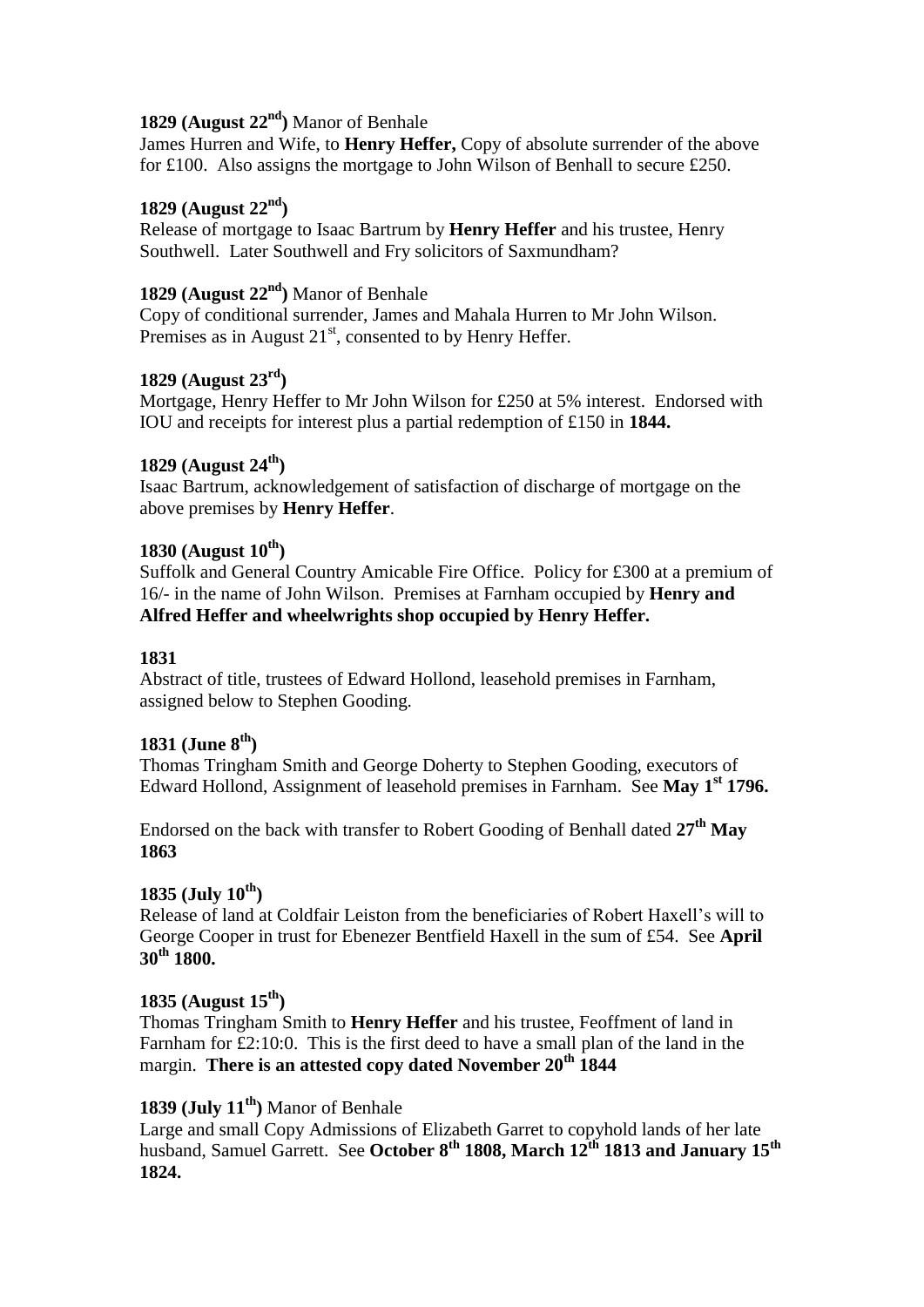Also noted on the back apart from the usual receipts, at a Court of The Manor of Benhale **August 29th 1846** "We the Homage present this Indenture as part of our verdict". Signed William Robinson and William Haiths?

## **1843 (December 1st)**

Bargain of sale, land and houses in Stratford St Andrew. Exors of Edward Banks to Mr William Banks for the sum of £350. Auctioned at the George Inn, Farnham.

### **1844 (February 23rd)**

Abstract of Title Copyhold lands in Farnham of Mrs Elizabeth Garrett. Headed Lot 3.

### **1844 (June 20th)**

Transfer of Mortgage, Mrs Harriet Wilson, Widow of Benhall and **Mr Henry Heffer**, Drill Maker of Farnham to Mrs Mary Osborne, widow of Saxmundham and Mr Jonathan Eastaugh, farmer, of Worlingham for £100 at 5%. This relates to a mortgage of **August 29th 1829** to John Wilson who died, Harriet Wilson is his widow, for £250 at 5%. Interest payments noted on the back **1847, 1848, 1849** with the discharge dated **June 20th 1855**

# **1844 (June 20th?)** Manor of Benhale

Acknowledgement of Satisfaction, discharge of mortgage Mrs Harriet Wilson re above, Undated or signed.

## **1844 (September 7th)**

Printed notice of a meeting of the ratepayers and owners of property in the parish of Farnham regarding an exchange of land around the Old Poor House in Farnham, for that of Mr **Henry Heffer.**

#### **1844 (October 11th)**

Lease of a piece of Land in Farnham for 999 years. The Reverend Edmund Hollond, clerk, of Benhall Lodge, to Mr Stephen Gooding, blacksmith, of Farnham for 10/- pa ground rent. This seems to be Rose Villa. There appears to be no money paid. The conditions are interesting, no alcohol to be sold, retail or wholesale; no trade or occupation that shall cause noise or stench to be a nuisance to the neighbouring land; and no dissenting religion to be practised that goes against the Church of England!

## **1844 (October 30th)**

Order for the exchange of land around The Poor House in Farnham.

## **1844 (December 17th)** Manor of Benhale

Copy Admission of Mr Stephen Gooding to four tenements in Farnham late of Mrs Elizabeth Garrett. Occupied by James Crane, John Howard, John Hanby the elder and John Hanby the younger. For the consideration of £325.

# **1844 (December 18th)** Manor of Benhale

Copy Surrender and Release, Miss Wade and others to Mr Stephen Gooding. There appeared to be some doubt as to whether the exors could sell the land above, as part may be vested in the three children of Thomas Shuckford Wade. Upon payment of 10/- to each of the three children, they surrender any rights they may have.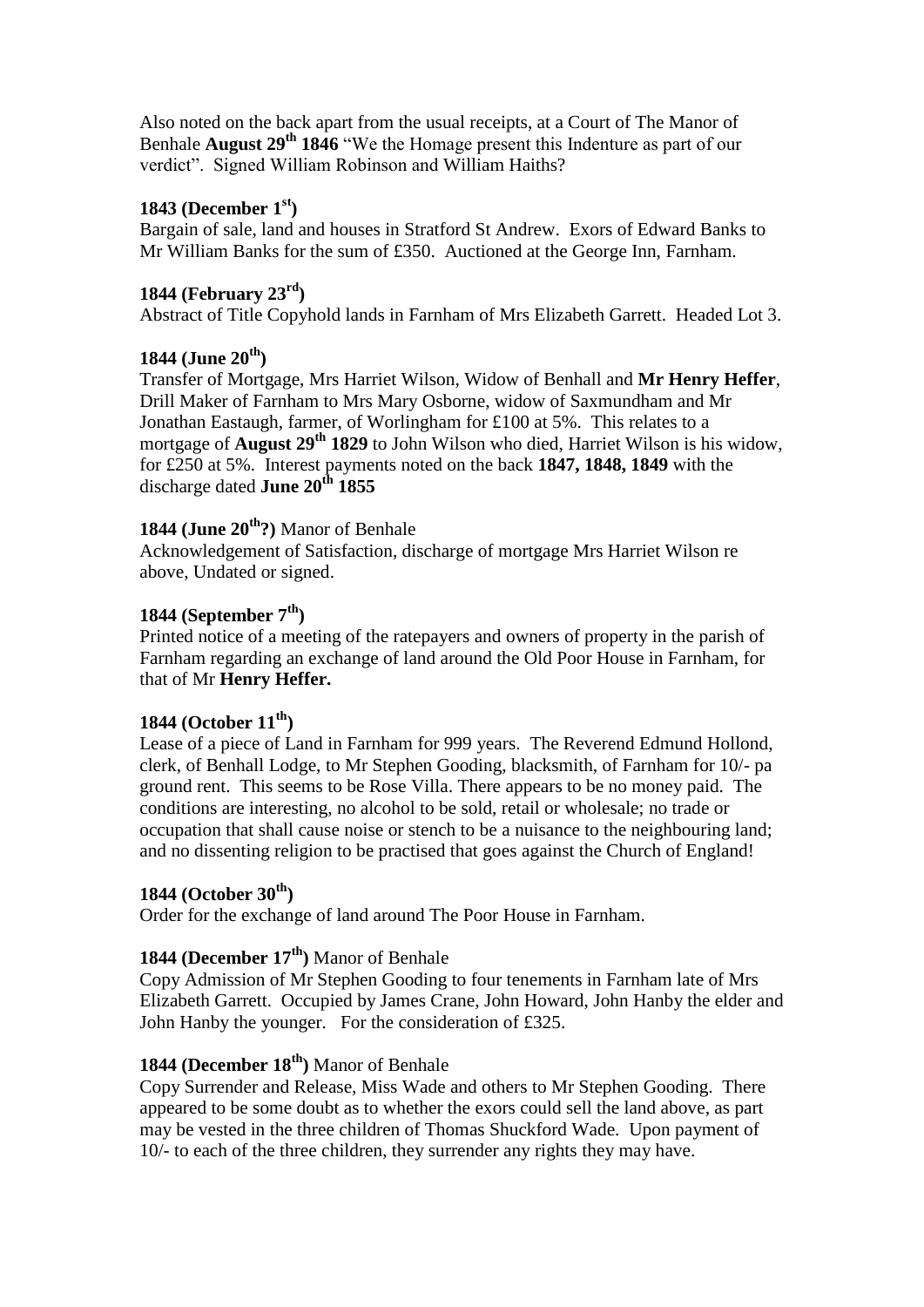## **1844 (December 18th)**

Assignment of leasehold premises and Covenant Insure Copyhold premises in Farnham for securing £300. Stephen Gooding to James Cooper, gentleman, of Heveningham at 4.5%. Rose Villa and the four tenements as above.

### **1845 (March?)**

Abstract of title Lot 1 of auction properties listed below. Starting from a Stephen Abbott the younger November **1741**.

### **1845 (April 1st)**

Notice of auction of Properties in Farnham and Friston by order of the Exors Mrs Elizabeth Garrett deceased, at The George Inn Farnham. Three lots in Farnham and a thatched cottage in Friston. Lot 2 sold to Nicholls, shoemaker of Great Glemham.

### **1845 (May 8th)**

Order for extension of time to exchange the land around The Poor House at Farnham.

### **1845 (June 2nd)**

Deed of exchange for land around The Poor House Farnham, (two copies).

## **1845 (October 11th)** Manor of Benhale

Bargain of Sale, Exors Mrs Elizabeth Garrett to Mr Charles Shorten of Bungay, cottages in the street Farnham for £300. Note a plan attached shows Turret House and other cottages. These were sold by auction **April 1st 1845** and it is interesting to see all the rights of way reserved for other properties, especially access to a water pump.

## **1845 (October 21st)**

Conveyance of a cottage and premises in Farnham and Assignment of a term of 500 years, Mrs Elizabeth Branch and others to Mr Robert Scarlett and his trustees. Cottage in Farnham, see **December 31st 1827.**

#### **1845 (October 22nd)**

Appointment of Premises in Farnham, as above, for securing £50 at 5% interest. Robert Scarlett, wheelwright, to Mrs Elizabeth Cook, widow, of Sternfield.

#### **1845 (November 14th)**

Extract from the will of William Shuldham, leaving freehold and copyhold property to his son William Abraham Shuldham.

#### **1846 (August 29th)** Manor of Benhale

Copy Admission of Mr George Nicholls to cottage and land sold **April 1st 184**5 above from the Exors Mrs Elizabeth Garrett deceased.

## **1846 (August 29th)** Manor of Benhale

Copy Admission of Mr C J Shorten veterinary surgeon of Ipswich who purchased lots 1 & 3 in the auction of **April 1st 1845** for £300 from the Exors Mrs Elizabeth Garrett deceased.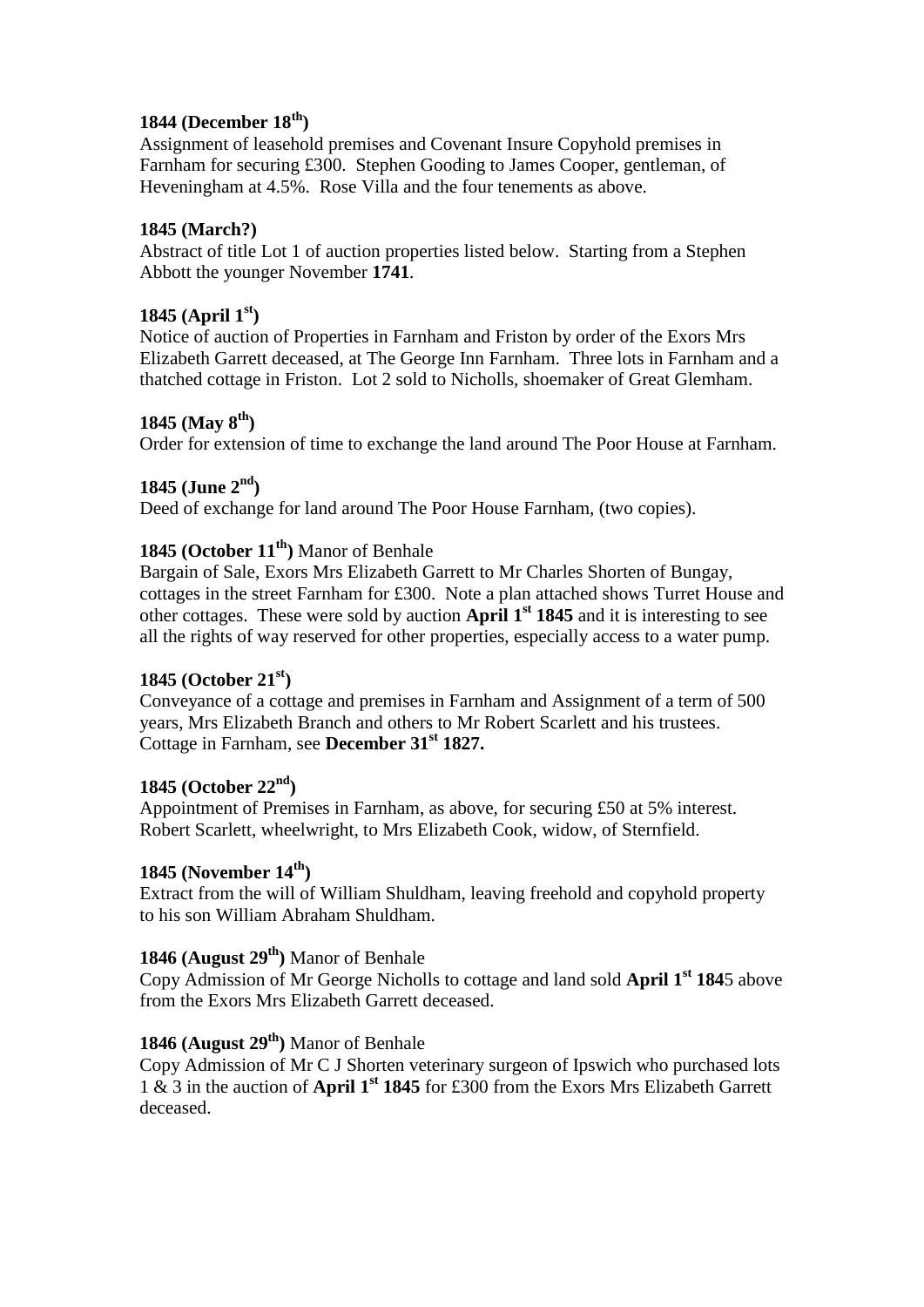# **1847 (February 23rd)** Manor of Benhale

Deed of Enfranchisement of copyhold premises in Farnham. The Reverend Edmund Hollond to **Mr Henry Heffer.** Release of copyhold to freehold, three cottages in Farnham occupied by John Scarlett, ? Cattermole and John Eade, for the sum of £5. The deed notes that **August 29th 1846 Henry Heffer** was admitted tenant on the Absolute Surrender of James Hurren of Stratford St Andrew. No deed of this is here, but it appears to be the cottages referred to in a one year lease from James Hurren to **Henry Heffer** dated **August 21st 1829** above.

### **1847 (April 19th)**

Further Charge, of property in Farnham to secure £100 and interest. Mr Robert Scarlett to Mrs Elizabeth Cook. See **October 22nd 1845** above.

### **1848** Date not known

Abstract of Title of John Moseley Esq to a cottage and premises in Stratford St Andrew. Starts September 1753 and goes through the Schriebers and Shuldhams of Marlesford Hall. Ends with Probate of the will of William Shuldham and release of several parties **June 22nd 1847.** See Extract from will of William Shuldham **November 14th 1845** above.

### **1849 (January 6th)**

Conveyance of Freehold Cottages and Land in Stratford St Andrew. John Moseley Esq of Glemham House to **Henry Heffer** for £340.These relate to Cottages on the Great Glemham Road (now occupied by the Hunts) and the White House on the corner of the A12 and Great Glemham Road. The original large indenture has been copied by H T Argent, solicitors of Saxmundham in 1971, and the deed has a memorandum attached stating The White House was sold to a couple in 1971.

#### **1849 (March 17th)** Manor of Stratford

Admission of William Banks to land and cottages in Stratford St Andrew following the death of his Father Edward Banks.

## **1849 (May 3rd)**

Copy of the will of Robert Scarlett, carpenter, of Farnham, leaving his estate to his father, Robert Scarlett residing with him. Will not proved as he died leaving estate worth less than £5.

# **1849 (October 10th)** Manor of Stratford

Absolute Surrender John and Elizabeth Mantle to William Banks of land in Stratford St Andrew for £295.

## **Circa 1850**

Advertising pamphlet stating **Henry Heffer** has been making seed drills for the last twenty years and listing clients near and far. Has engraved print of a drill with his name and address. (The engraved copper printing plate still exists).

## **1850 (February 10th)**

Release of Property in Farnham, The Revd Joseph King and Mrs Elizabeth Cook to Mr William Haward. The wheelwright's shop owned by Richard Scarlett deceased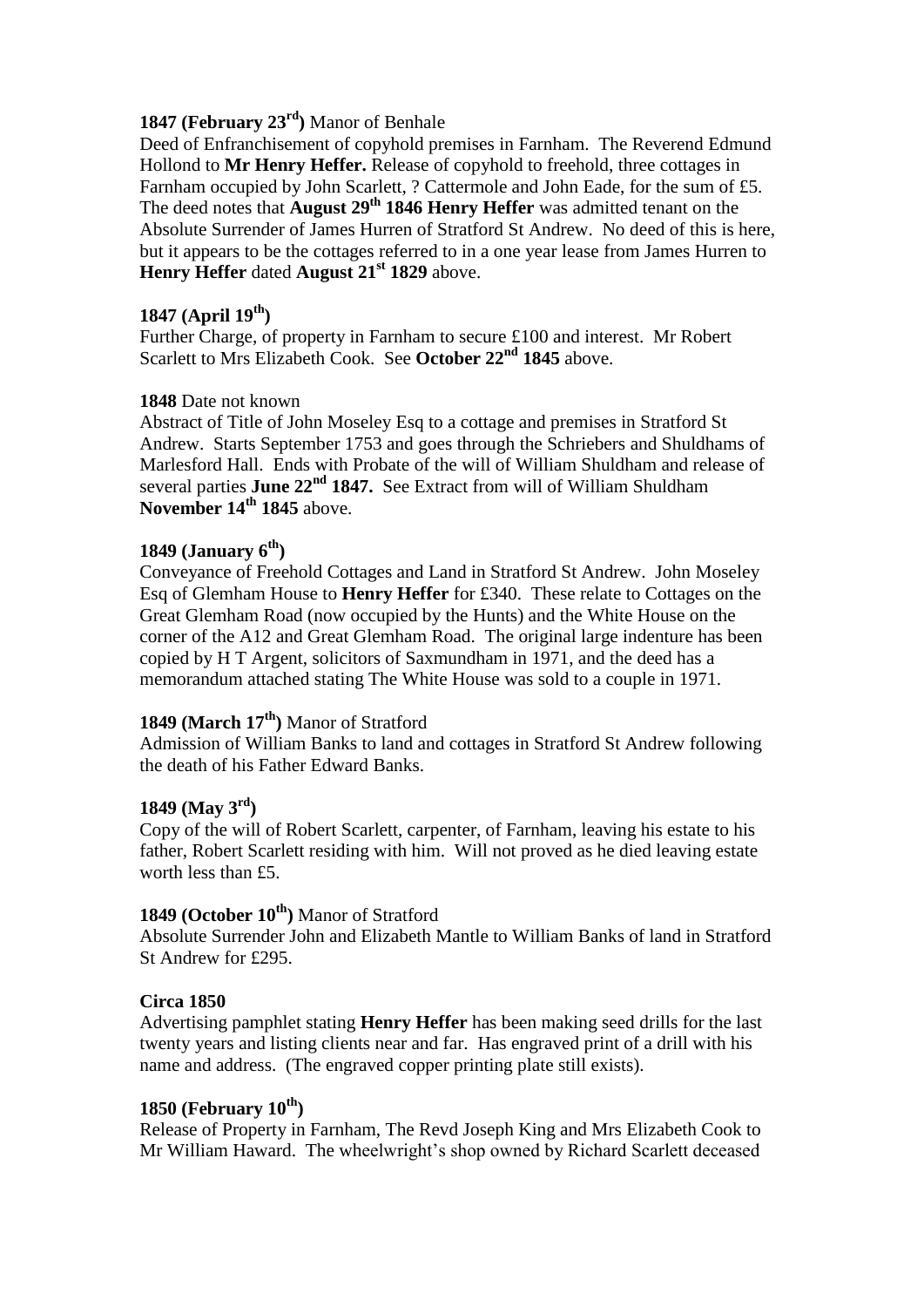for £190. Discharged mortgage dated **October 1st 1845** to Mrs Elizabeth Cook for £175:4:0.

### **1850 (No Date)**

Continuation of Abstract of Title of Mr Charles Thomas Shorten to Copyholder heriditaments in The Manor of Benhale. This relates to cottages formerly of Elizabeth Garrett and purchased at auction **1 st April 1845**.

# **1851 (January 11th)** Manor of Benhale

Copy of Absolute surrender, Mr C J Shorten and wife to **Mr Henry Heffer**, cottages as above for £340.

## **1851 (January 11th)**

Deed of Covenant to Surrender Copyhold cottages as above, Mr Chas Thomas Shorten to **Mr Henry Heffer**, as above. (Large Indenture)

## **1851 (January 11th)** Manor of Benhale

Copy Admission of **Mr Henry Heffer** to Cottages as above.

# **1851 (January 11th)** Manor of Benhale

**Mr Henry Heffer and wife, Mary Ann**, to William Aldis Higham, Farmer and Malster of Bramfield and James Lay, Farmer, of Wenhaston, conditional surrender of cottages as above for a mortgage of £400 at 4.5%

### **1851 (January 11th)**

Mortgage of copyhold cottages above plus the freehold cottages at Stratford St Andrew purchased on **January 6th 1849, Henry Heffer and Mary Ann Heffer** to Messrs Higham and Lay as above. (Large Indenture).

# **1853 (April 28th)**

Conveyance of Property in Farnham, Mrs Eliza Haward to Mr Thomas S Denny, Gentleman, of Bramfield for £180. This is the wheelwright's shop and property purchased by William Haward (now deceased) **February 10th 1850**. Mrs Haward's fellow executor is William Wells ironmonger of Saxmundham.

#### **1855 (April 6th)**

Conveyance of Property in Farnham, Mr Thomas Denny to Mrs Eliza Haward, the same property as above for £170.

#### **1854?**

A plan of the ground floor of a house seemingly on the Great Glemham Road in Stratford St Andrew. This is folded and was sent Book post from London. The date is not clear but there are two penny red stamps with 16 perforations indicating pre **January 1855.**

### **1857 (January 20th)** Manor of Benhale

Warrant to enter Satisfaction of **Mr Henry Heffer** to Messrs Higham and Lay dated **January 11th 1851** above.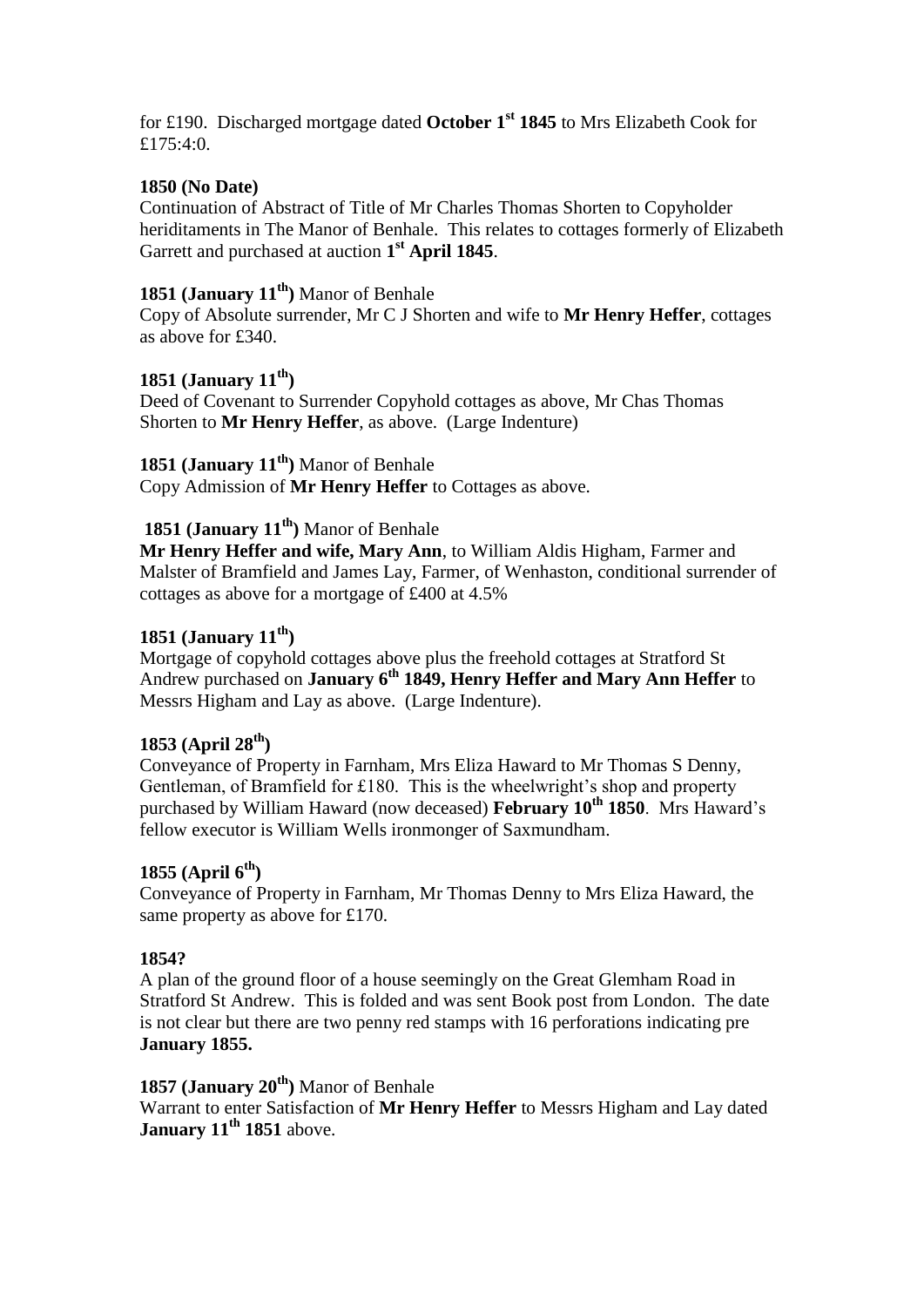## **1857 (January 20th)**

Reconveyance, Messrs Higham and Lay, lands back to **Henry Heffer** on repayment of £400 mortgage from **January 11th 1851** above.

## **1863 (May 27th)**

Stephen Gooding to Robert Gooding of Benhall, transfer of land in Farnham in the occupation of Samuel Clow and William Colthorpe. Actual transfer noted on back of transfer dated **June 8th 1831.**

## **1873 (June 17th)** Manor of Benhale

Conditional Surrender of Blacksmith's Shop in Farnham, Stephen Gooding, Blacksmith to Frederic Cross, Gentleman, of Halesworth, for £350 at 4.5%.

### **1873 (June 17th)**

Further security, indenture as above, Stephen Gooding to Frederic Cross.

### **1873 (June 17th)**

Transfer of Mortgage between James Benjamin Cooper, gentleman, of Blythburgh, Frederick Ling, farmer, of Benacre, Hannah Wilkinson Fisher, widow, of Ipswich, James Cooper Fisher, shopkeeper of Laxfield, Henry George, brewer's assistant of Great Yarmouth and Stephen Gooding and Frederic Cross. Original mortgage dated **December 18th 1844**, James Cooper having died. The above are his executors and beneficiaries. £306:15:0 was paid by Frederic Cross to discharge the balance of the mortgage and interest and £50 advanced to Stephen Gooding.

## **1874 (November 16th)**

Notice of sale by auction at the George Inn Farnham of the former Poor House in Farnham by C H Read & Son, Auctioneers, Wickham Market and Framlingham.

## **1874 (November 16th)**

Conditions of Sale of the above, endorsed that **Henry Heffer** purchased for £53.

#### **1875 (January 4th)**

Conveyance of the above from The Guardians of The Poor of Plomesgate Union and the Parish Officers of Farnham to **Henry Heffer.**

#### **1876 (September 21st)**

Transfer of Mortgage, Frederic Cross to Mr James Southwell to secure £387:17:4. This relates to Stephen Gooding's blacksmith shop.

## **1877 (March 22nd)** Noted on the same Indenture above.

Further charge, Mr Stephen Gooding to Mr James Southwell for £106:6:10 at 4.5%. It seems Stephen Gooding was unable to pay interest owing to Southwell, hence the further charge to secure the debt!

#### **1878 (May)**

Abstract of Title to freehold land in Farnham, Mrs Eliza Haward deceased. Relates to the wheelwright's shop in **April 28th 1853 and April 6th 1855** above.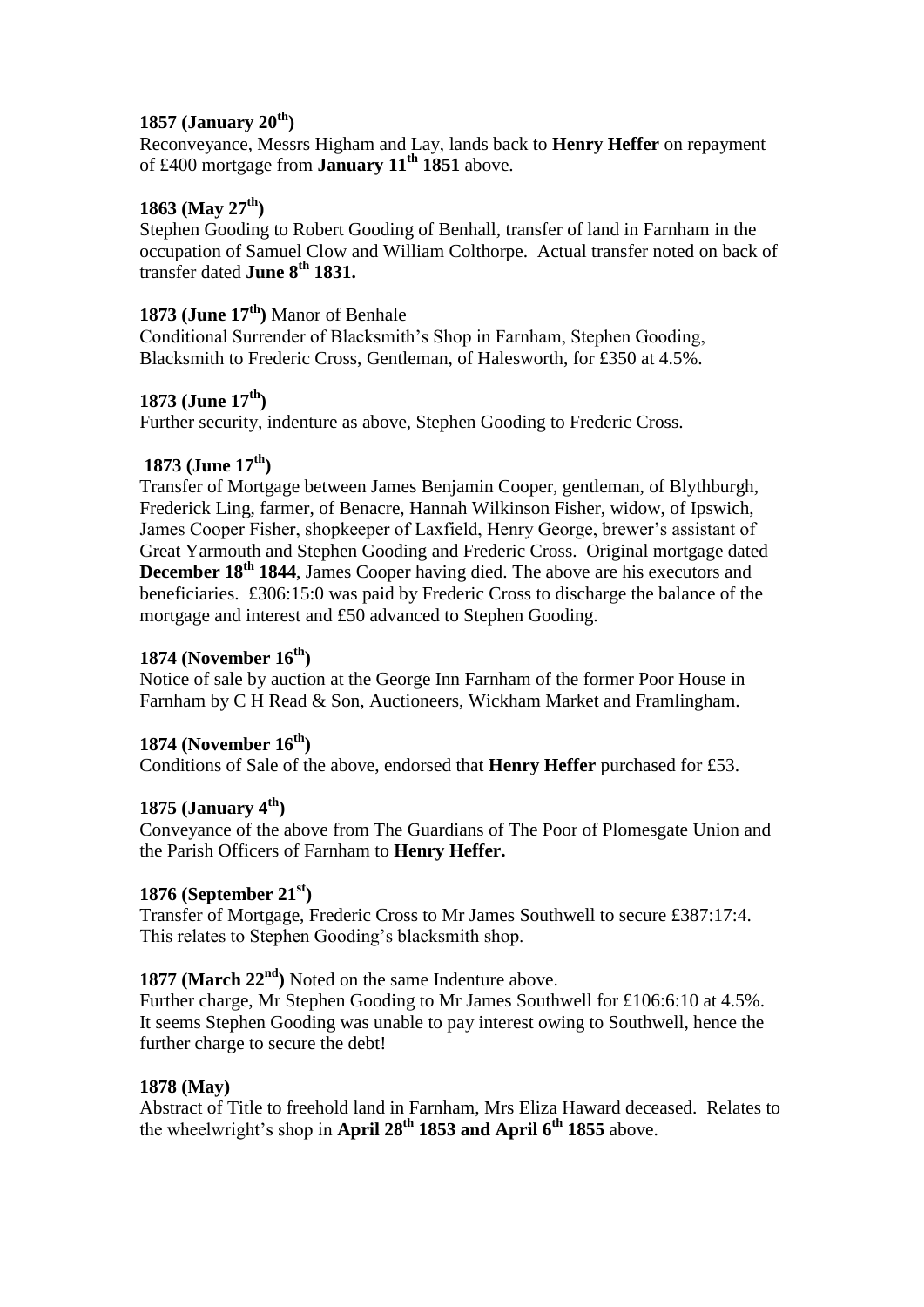## **1878 (June 26th)**

Pre printed form confirming Mary Ann Bunniss was separately examined from her husband that she freely entered into a deed noted below.

## **1878 (June 26th)**

Conveyance of Cottages in Farnham, Mr Edward Bunniss, gentleman, of Aldeburgh, Mary Ann, his wife, James Tebenham, gardener, of Little Glemham, Herbert George French Culham, grocer and draper, of Farnham and **Henry Heffer the Elder,** drill maker of Farnham the property of Mrs Eliza Haward deceased.

The auction is interesting, held on  $6<sup>th</sup>$  May 1878 at The George Inn Farnham, the highest bidder was James Tebenham for £160, he immediately agreed to sell to Herbert Culham for £140 and gave him £20 being the difference between that and the sale price. Culham then agreed to sell to **Henry Heffer** for £147. **HH** gave the seller £147 and Culham £13. Good afternoon's work as Culham seems to have made £7!!!!

## **1881 (August 30th)**

Notice of sale of two leasehold cottages in Farnham by Robert Barnes and Walsingham, auctioneers of Saxmundham. Cottages occupied by Charles Hambling and Samuel Pearse with room used as a granary by **Henry Heffer Junior**, all producing an annual rent of £9. Endorsed to note the purchaser was Edmund Cavell for £90.

#### **1881**

Abstract of Title, Mrs Susanna Gooding to the property above.

## **1881 (October 11th)**

Assignment of Cottages at Farnham for the Residue of Term of 1000 years, Mrs Susanna Gooding, widow, of Benhall and Edmund Cavell, solicitor of the Supreme Court, of Saxmundham. Property above referred to in Indentures dated **May 31st 1796 and March 27th 1863.** Following the death of Robert Gooding, the property offered for sale by auction at the George and Dragon Inn Farnham  $30<sup>th</sup>$  August 1881, purchased by Edmund Cavell for £90.

## **1881 (October 12th)** Attached to the Indenture above.

Assignment of the above property sold by Edmund Cavell to Amos Newson, Mechanist? Of Farnham. Nice £5 profit in a day!!

## **1881 (December 21st)**

Assignment of the above property, Mr Amos Newson to John Nicholls, blacksmith, of Stratford St Andrew, George Whiting, Laborer, of Stratford St Andrew and James Brown, Carpenter, of Great Glemham. To secure a loan of £100 at 5% interest.

## **1883 (July 2nd)**

Covenant to Surrender Copyhold property in Farnham. Mr George Nicholls, former shoemaker of Great Glemham, now grocer and draper of Farnham to Mr Herbert G F Culham, grocer and draper, of Farnham for the sum of £300, cottages in the street purchased in **1845** from the Exors Mrs Elizabeth Garrett.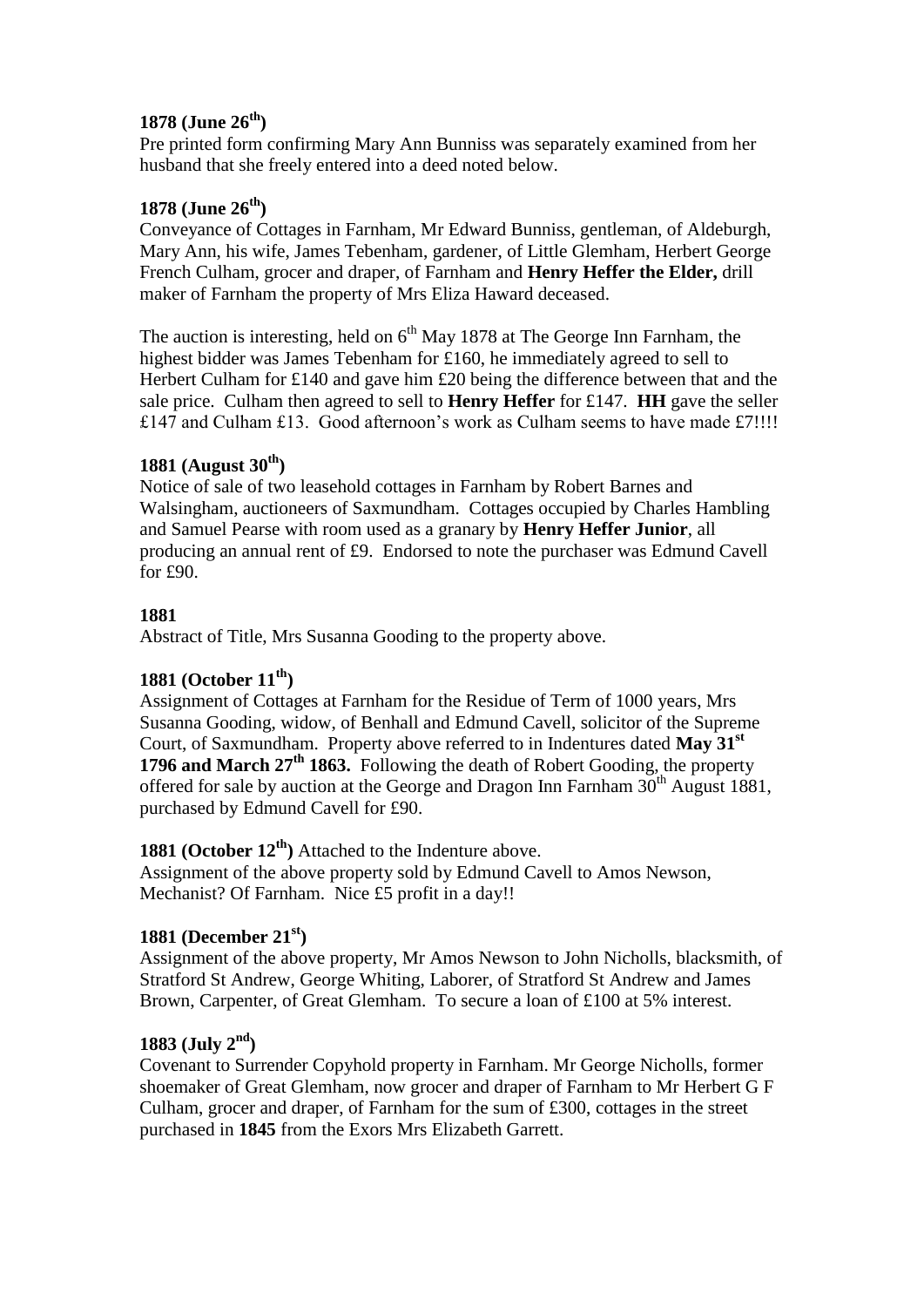## **1884 (January 25th)**

Out of Court Assignment of property of Stephen Gooding deceased to Eliza Gooding, his wife, relating to property in The Street Farnham previously assigned **December 17th 1844** from the Exors of Elizabeth Garrett.

## **1884 (May?)**

Abstract of Title, Mr Thomas Roberts the Younger to cottage and meadow land at Stratford St Andrew, formerly owned by Banks.

## **1884 (October 29th)**

Notice of Auction of small farm and cottages in Stratford St Andrew in two lots by Flick and Son at The White Hart Hotel Saxmundham. Lot two, a cottage and shoemaker's shop, purchased by Charles Markwell, basket maker, of Middleton? for £265, the contract is endorsed that Charles Markwell agrees to sell to **Henry Heffer the younger,** innkeeper, of Farnham for £245. Note **Henry Heffer** rents the property at £20 pa therefore presumably the rent is deducted from the purchase price?

## **1884**

Abstract of Title, Blacksmith's shop and premises in Farnham, part leasehold and part freehold the property of Mrs Eliza Gooding.

## **1885 (February 4th)** Manor of Stratford

Copy Admission of Mr Thomas Roberts the younger to copyhold lands in Stratford St Andrew let to **Henry Heffer** as above **October 29th 1884.**

## **1885**

Abstract of Title, Mr George Nicholls to premises in Farnham, see **July 2nd 1883** above.

## **1885 (June 11th)**

Requisitions on Title Nicholls to Culham. Noted the property being sold comprises Nicholl's house, grocers and drapers shop and two cottages.

# **1890 (June 27th)** Manor of Benhale

Copy Admission of **Mr Henry Heffer**, machinist and innkeeper, of Farnham to all the copyhold property from his father **Henry Heffer** died **1889** aged 82.

# **1890 (November 19th)** Manor of Benhale

Copy Admission of Mr Herbert G F Culham to property in Farnham. See J**uly 2nd 1883.**

# **1890 (November 24th)**

Note to Herbert Culham that his Copyhold Land could become Freehold upon paying the Lord's compensation and Steward's fees. A result of the **Copyhold Act 1887**

## **1891 (October 1st)**

Conveyance of Freehold property in Sternfield, Mr Ephraim Clements, laborer, of Sternfield and Susan his wife to Daniel Kitson of Leiston, property known as Ewe (Yew?) Tree with grounds numbered in the Tithe commutation map, numbers 196,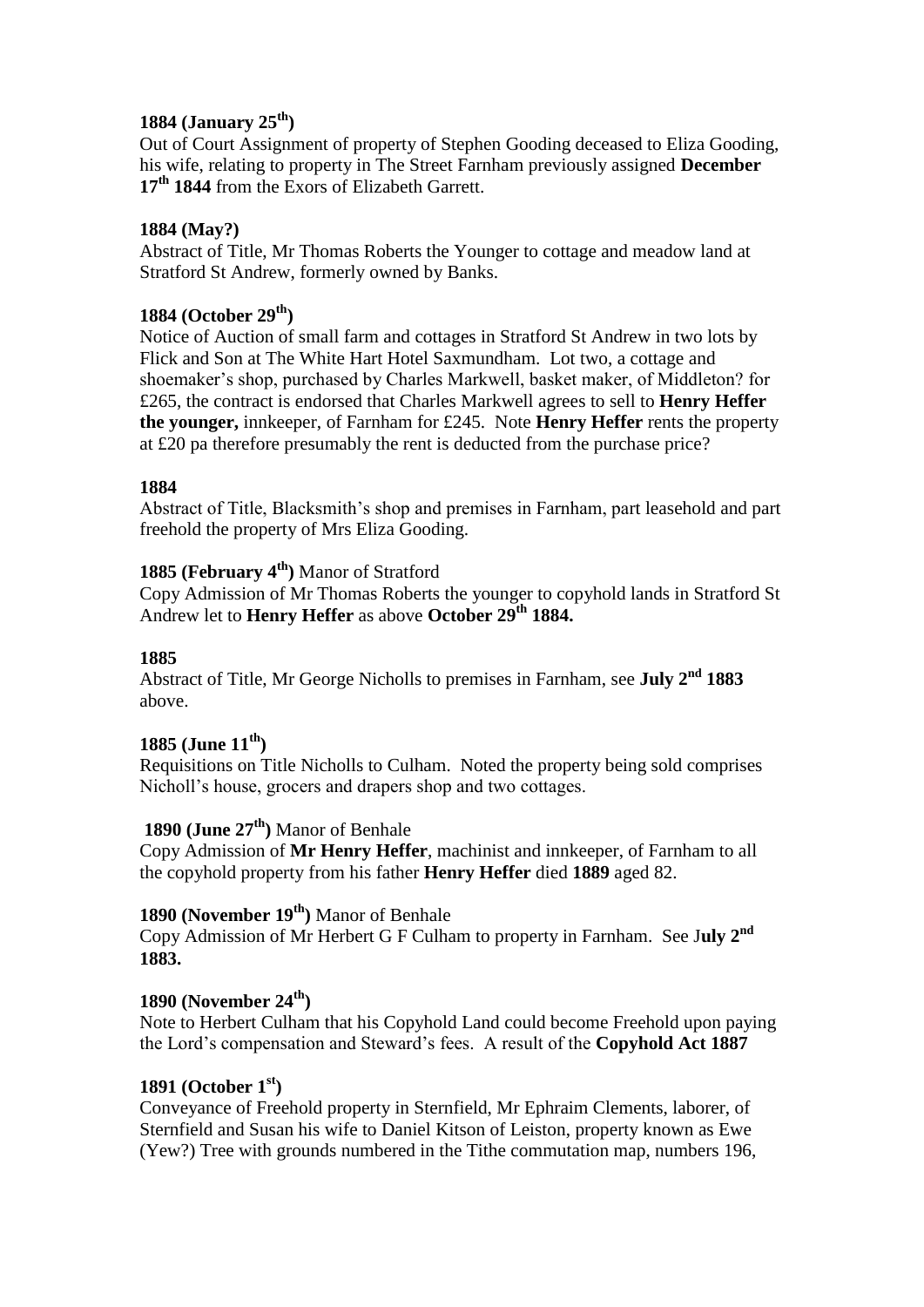197, 199,200, 201, and 202 for £120. Susan Clements separately examined apart from her husband.

## **1899 (September 8th)**

Memorandum of Agreement between Martha Culham, widow of Herbert G F Culham and **Henry Heffer**, innkeeper, of Farnham to purchase all the property in Farnham as **July 2nd 1883** for £200.

# **1899 (September 13th)** Manor of Benhale

Copy Admission of Martha Culham to property owned by her late husband.

### **1899 (September)**

Abstract of Title, Mrs Martha Culham to her late husband's property in Farnham. (Note, this is still Copyhold so not converted to Freehold).

## **1899 (December 21st)**

Covenant to Surrender Copyhold Property in Farnham, Mrs Martha Culham, widow, of Saxmundham to Mr **Henry Heffer,** innkeeper and thrashing machine proprietor, of Farnham. To give up the Copyhold for the consideration of £200.

### **1899 (December 22nd)**

Mortgage, **Mr Henry Heffer** to Mrs Martha Culham, the Copyhold Lands above to secure £150 at 4.5% interest. This was redeemed **July 8th 1903**.

# **1899 (December 28th)** Manor of Snape

Admission of Mr F W Cook, schoolmaster, of Ipswich to property in Sternfield owned by his late father, William Cook for a fine of £27. The cottages are by Fellford Bridge, (is this Snape Watering?). The Gentleman Steward of the Manor is Lancelot Robert Flick.

## **1903 (July 23rd)**

Professional fee note from Southwell and Fry, solicitors of Saxmundham to **Mr H Heffer** of Farnham for preparing and completing Re-conveyance from Mrs H Culham as above for one guinea plus 2/0 stamp and stamping.

#### **1904 (December 21st)**

Conveyance Mr Daniel Kitson to the Trustees of the Hurts Hall Estate (The Longs) of Ewe Tree Cottage Sternfield. See **October 1st 1891.**

#### **1905 (July?)**

Abstract of Title to Leasehold Premises in Farnham, relating to the property with the residue of a 1000-year lease. See above **December 21st 1881.** This was the purchase of the blacksmith's shop by **H Heffer.**

## **1905 (August 4th)**

Assignment of the above property from the mortgage holders, (two only as James Brown had died) to **Henry Herbert Heffer** for £85. Amos Newson had defaulted on his interest repayments on the £100 mortgage From **December 21st 1881**.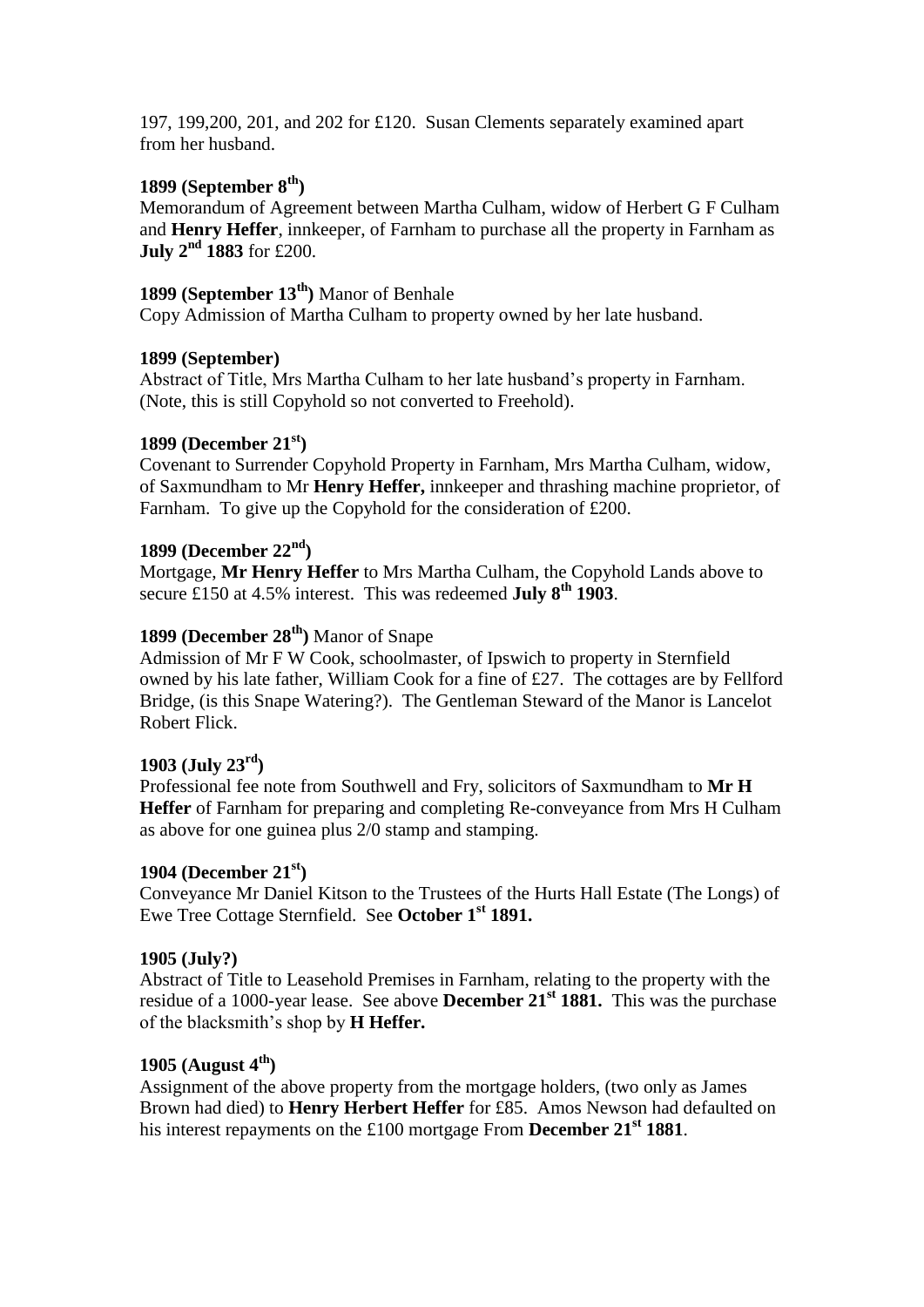## **1905 (December 20th)**

Handwritten letter from Mayhew and Sons solicitors of Saxmundham to **Mr H Heffer**, George Inn Farnham, in the original envelope. Letter says, "**Mr Herbert,**  (son) will have told you we handed him his deeds today, we enclose your cash account and cheque to balance. Thank you for your support during the year and wishing you the compliments of the season".

### **1905 (June to December)**

Cash account, Mayhew and Sons solicitors of Saxmundham in account with **Mr H Heffer**, Mentions cash from Rock and Nichols. (Enclosed with letter above).

## **1905 (December 20th)**

Professional fee account from Mayhew and Sons. To; recovering a debt from a John Rock of Dunningworth Hall, one guinea. To Conveyance of property as above, three guineas and Hillen's debt, no charge. (Enclosed with the above letter and cash account).

# **1907 (August 28th)**

Notice of auction of 8 lots of land, houses and building sites in Snape, Farnham and Sternfield. **Henry Heffer** purchased lot 5, a cottage for £47:10:0 and lot 6, two meadows known as Farnham Meadows for £85. Stamped contract at the rear of the notice. No other deeds or papers relate to this.

## **1911**

Abstract of Title, W E long Esq to hereditaments and premises in Saxmundham, Benhall, Farnham, Snape and Sternfield. Pencilled "Lot 15".

## **1911**

Abstract of Title, W E Long Esq to freehold hereditaments in Sternfield. Pencilled "Lot 18". On the front and "**Mr Henry Heffer**" on the back.

## **1911**

Abstract of Title, W E Long Esq to the Manors of Farnham Hall and Virlies in Sternfield, the Farnham Impropriate Tithe Rent charge and The Farnham Hall Farm. Very long document concerned with the estate and Entailment and Disentailment but interesting as it has a full description and schedule of all the field names of Farnham Hall farm in a lease of the farm to a Richard Hayward that is copied in full.

## **1911 (October 17th)**

Conveyance of freehold lands and cottages in Sternfield, W E long Esq to **Mr Henry Heffer**. Freehold land numbered 20,22,23 and 24 on the 1904 Ordnance Map of Sternfield for £155, and three freehold cottages, 3,4 and 5 Sternfield Street, part of 92 on the 1904 Ordnance map for £60. In the occupation of J Cann?, J Sheppard and H Payne. (Plan on deed). A of T Lot 18 above refers?

## **1911 (October 24th)**

Letter from Cross Ram & Sons, solicitors of Halesworth to **Mr Henry Heffer** George & Dragon Inn, Farnham, enclosing deeds of property recently purchased from Mr Long and asking for a copy of the schedule to be signed and returned.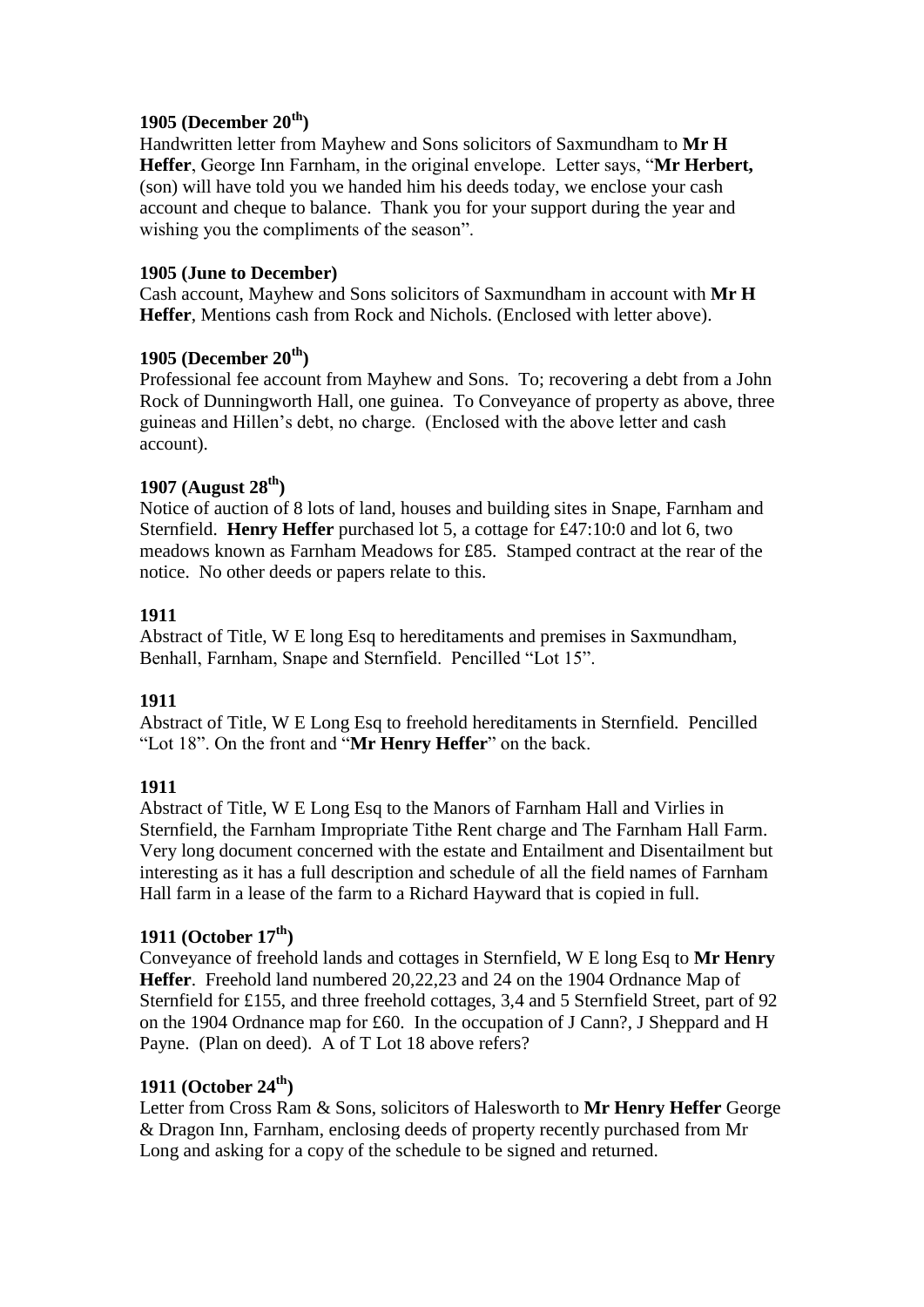# **1911 (November 21st)**

Conveyance of piece of freehold land in Farnham, W E long Esq to **Mr Henry Heffer**. Freehold land numbered 221 on the 1904 Ordnance Map of Farnham, lately in the occupation or Richard Hayward, for £30. This is land from the church down the hill to the old Post Office upon which the Council Houses were later built. (Plan on deed). Long A of T above refers.

## **1912**

Very large printed Abstract of Title to The Glemham Estate produced by S. Pearman Smith and Sons Walsall and in pen, "Mayhew and Sons Saxmundham for the purchaser". Document showing all the lands owned by The (Great) Glemham estate in **1912**. **Henry Herbert Heffer** purchased some land at Stratford. (I believe the entire estate was purchased in **1915** by the Earl of Cranbrook).

## **1913 (April 21st)**

Conveyance of land at Stratford St Andrew, The Marchioness of Graham to **Mr Henry Heffer,** four enclosures of pasture land numbered 150,168,169 and 170 on the Ordnance Survey Map for Stratford St Andrew for £140. These are the meadows beside the river to the south of the A12, there is a plan attached to the conveyance.

# **1913 (November 12th)** Manor of Benhale

Copy Admission of **Mr Henry Herbert Heffer**, machinist, of Farnham to copyhold lands and premises formerly of Martha Culham with **HHH** being equitable owner.

## **1913 (November 14th)**

Letter from Cross Ram & Sons solicitors of Halesworth acknowledging receipt of £73:11:4 "being the amount of fines and fees payable on your son's admissions in the Manors of Stratford and Benhale". Also typewritten sheet with breakdown of the fines and fees.

## **1919**

Abstract of Title, The Trustees of Dr and Mrs Randall to The Lime Tree Farm Farnham. Land in Middleton cum Fordley and copyhold in Farnham Mary Randall admitted to these on 15<sup>th</sup> October 1824 Manor of Benhale Court Baron, land surrendered by Jonathan Abbott Studd.

## **1919 (May 28th)**

Notice of Sale by Alfred Preston, auctioneer, of Worlingworth, Framlingham and The Arcade Ipswich, of Occupation Farms in Middleton and Farnham. Vale Farm Middleton 131 acres occupied by Mr Alfred Chambers; The Garden House Farm, Middleton, 68 acres occupied by Mr Matthew Thacker; Yankee Lodge Farm Middleton 87 acres occupied by Mr F J Geater and Lime Tree Farm Farnham, 39 acres occupied by Mr H F Groom. (Plan included of this and separate fragile large map of the Middleton properties). Also contains contract that Lime Tree farm purchased by **Henry Herbert Heffer** for £1650.

## **1920 (April 17th)**

Agreement as to Acknowledgement for production and safe custody of certain deeds, Edward Field Cole and others to **Henry Herbert Heffer**. This relates to the deeds to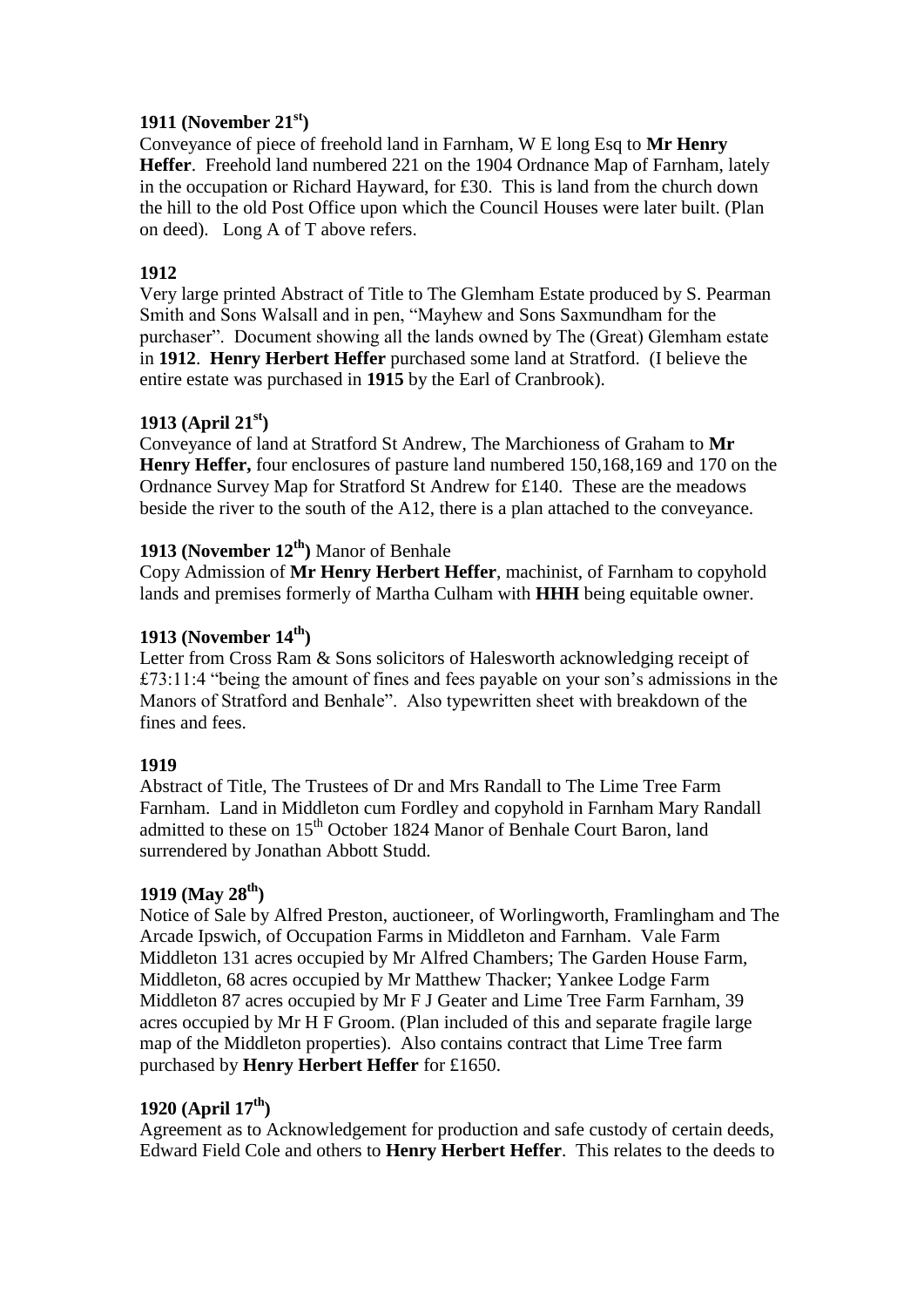Lime Tree Farm above. The trustees of the settlement would keep the deeds but listed them and undertook to produce them as and when required.

## **1920 (July 1st)**

Same arrangement as above but with Henry James Toller and another to **Henry Herbert Heffer** re Lime Tree Farm as above.

## **1924 (April)**

Conditions of sale of the Farnham works as noted below, **H R? Heffer** to Gregor MacGregor Esq. For £1000, this to remain as mortgage at 5% with £250 to be paid within one year. Has interesting conditions restricting the vendor carrying out future allied business. (Was this sale ever completed?).

## **1924 (December 24th)**

Inland Revenue acknowledging that full estate duty has been paid following the death of **Henry Heffer** on **November 18th 1923.** Property referred to in the Parish of Farnham, "The Block of Buildings comprising Blacksmiths, Wheelwrights, paint and carpenters shop and stores situate in the Street, part of Ordnance number 209.

# **1931 (March 14th)** Manor of Benhale

Compensation Agreement, E R Hollond Esq to **Mr H H Heffer.** Enfranchisement of copyhold lands from The Manor of Benhale following the 1922 Law of Property Act for the sum of £132:18:7 which includes all steward's and legal fees. Part was copyhold of Samuel Garrett **March 12th 1813**

# **1931 (July 7th)** Manor of Stratford

Compensation Agreement, Captain J M Cobbold and others and **Mr H H Heffer.**  Lands formerly copyhold in the above Manor as above for the sum of £17:16:9 inclusive of fees. James Toller and others admitted **April 17th 1907**

## **1932 (July 12th)**

Agreement, Mr James Henry Day to **Mr Henry Herbert Heffer**. To vacate the farm at Michaelmas or at one months notice thereafter as the mortgage held by **HHH** was considerably in arrears.

# **1935 (June 28th )** Manor of Stratford

Compensation agreement Captain J M Cobbold and **Mr H H Heffer**, Enfranchisement of three cottages, shoemaker's shop and meadow land for the sum of £65:16:10. Admitted to the Court Rolls on **November 13th 1913.**

# **1935 (December 12th)** Manor of Benhale

Compensation Agreement, E R Hollond Esq and **Mr H H Heffer,** Enfranchisement of copyhold cottages and shops, admitted **June 27th 1890** and **November 12th 1913** for the sum of £92:17:0 inclusive.

## **1963**

Abstract of Title to freehold land in Farnham, relates to Lime Tree Farm and property as noted directly above. Noted that the new cemetery at Farnham was conveyed in **1934** and land for the playing field in **1955.**